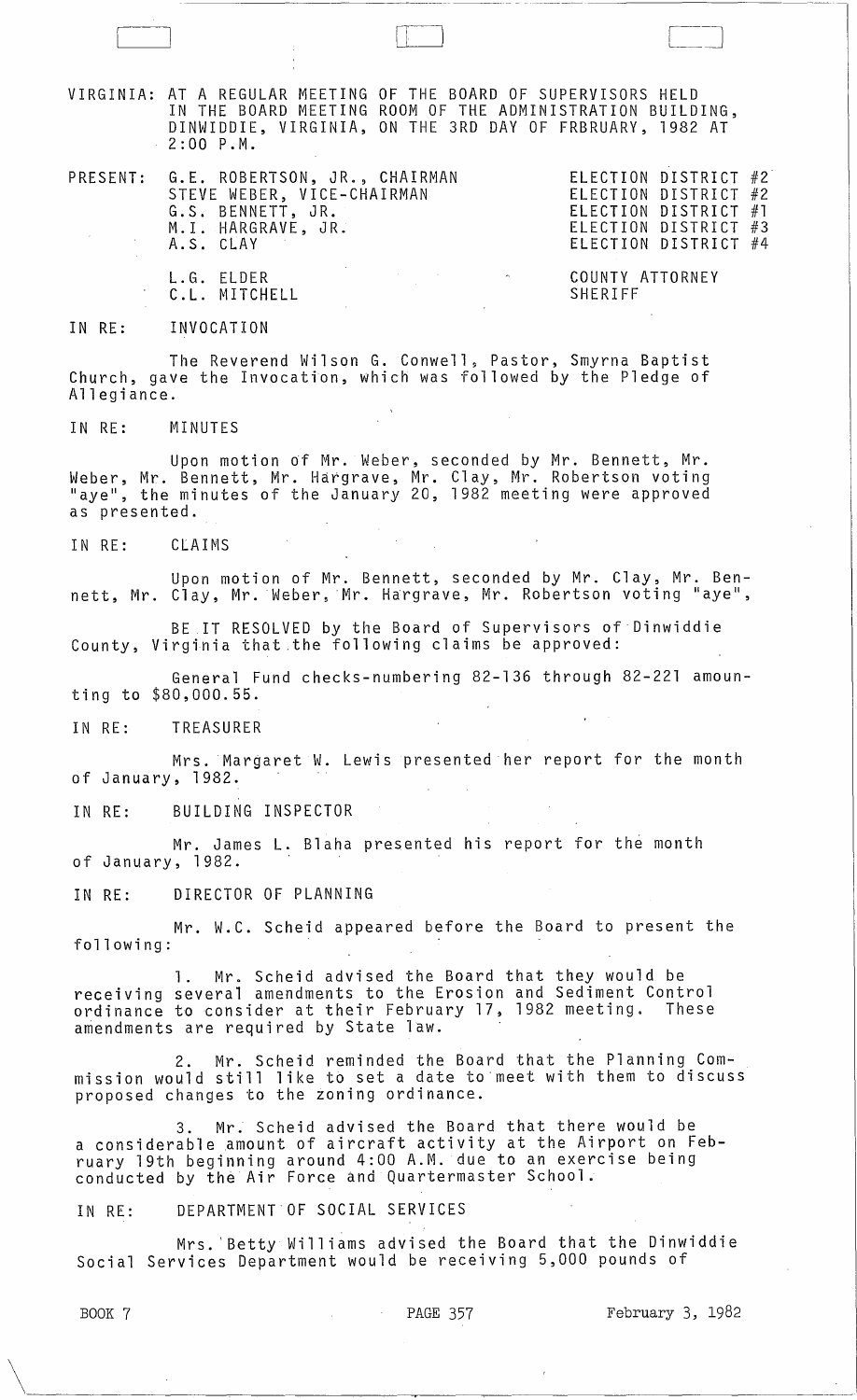cheese to distribute to food stamp recipients. She then outlined the schedule and guidelines for distribution throughout the County.

IN RE: GOODRICH LAND IN EDGEHILL PARK

The County Administrator presented to the Board a deed from Goodrich conveying to the County a strip of land between two right-of-ways extending from the end of Lee Boulevard to the Norfolk and Western Railroad tracks. The County requested that this deed be prepared at the same time the Virginia Department of Highways and Transportation was having a deed prepared conveying to them the strip of land between the two right-of-ways of Lee Boulevard.

This strip of land being conveyed to the County and the two right-of-ways on either side are not in the state secondary system; therefore, the County must pay for the recordation of the deed and the attorney's fee for preparing the deed. At such time that these right-of-ways and the strip of land are taken in the state secondary system, these costs will be paid for by the citizens adjoining the two strips of land.

Upon motion of Mr. Hargrave, seconded by Mr. Weber, Mr. Hargrave, Mr. Weber, Mr. Bennett, Mr. Clay, Mr. Robertson voting<br>"aye",

BE IT RESOLVED by the Board of Supervisors of Dinwiddie County, Virginia that the Chairman be authorized to sign the deed accepting a strip of land in Edgehill Park between West Lee Boulevard and East Lee Boulevard and beginning at a point 1,429 feet north of the strip north of the intersection of Cox Road; said point being further designated as being at a point being 205 feet north of the intersection of East Lee Boulevard and Pelham Street; thence running in a northerly direction 725 feet to the end of said strip running in a northerly ulrection 725 leet to the end of said strip<br>as shown on said plat; it being the intention to convey all that por-<br>tion of the median strip between West Lee Boulevard and East Lee Boulevard lying to the north of a point 205 feet north of the intersection of Pelham Avenue and East Lee Boulevard in said subdivision; and

BE IT FURTHER RESOLVED by the Board of Supervisors of Dinwiddie County, Virginia that the County assume the attorney's fee for preparation of the deed and the fee for recordation.

IN RE: ROUTE 1401--ADDITION AND ABANDONMENTS

Upon motion of Mr. Bennett, seconded by Mr. Clay, Mr. Bennett, Mr. Clay, Mr. Weber, Mr. Hargrave, Mr. Robertson voting "aye", the following resolution was adopted:

WHEREAS, Secondary Route 1401, from U.S. Rt. 1 to Dead End, a distance of 0.50 miles, has been altered, and a new road has been constructed and approved by the State Highway Commissioner, which new road serves the same citizens as the road so altered; and

WHEREAS, certain sections of this new road follow new locations, these being shown on the attached sketch titled, "Changes in Secondary System Due to Relocation and Construction on Route 1 Project 420-BW-2 dated at Richmond, Virginia January 21, 1982;

NOW THEREFORE BE IT RESOLVED by the Board of Supervisors of Dinwiddie County, Virginia that the portions of Secondary Route of brinwidate councy, virginia chac che por crons of secondary noute<br>1401, i.e., Sections 3, shown in red on the sketch titled, "Changes in Secondary System Due to Relocation and Construction on Route 1 Project 420-BW-2 dated at Richmond, Virginia January 21, 1982 a total distance of 0.01 miles be, and hereby is, added to the Secondary System of State Highways, pursuant to Section 33.1-229 of the Code of Virginia of 1950 as amended; and

BE IT FURTHER RESOLVED by the Board of Supervisors of Dinwiddie County, Virginia that the sections of old location, i.e., Sections #2, shown in blue on the afore-mentioned sketch, a total distance of 0.03 miles, be, and the same hereby is, abandoned as a public road, pursuant to Section 33.1-155 of the Code of Vir-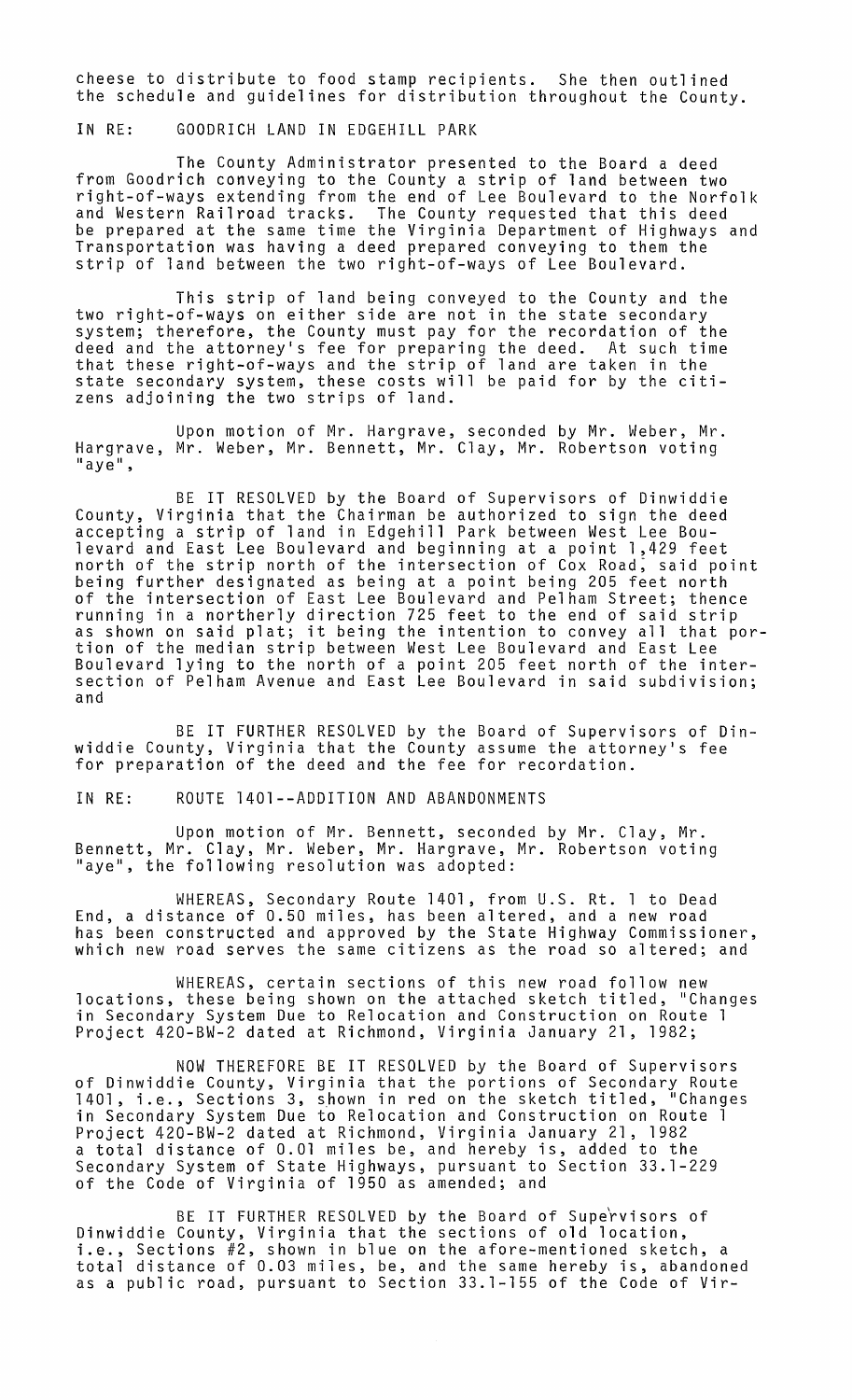### ginia of 1950 as amended; and

BE IT FURTHER RESOLVED by the Board of Supervisors of Dinwiddie County,- Virginia that the State Highway Commission be requested to take the necessary action to discontinue the sections of old location, i.e., Sections #1, shown in yellow on the afore-mentioned sketch, a total distance of 0.07 miles, as a part of the Secondary System Highways as provided in Section 33.1-150 of the Code of Virginia<br>of 1950 as amended.

 $\frac{1}{2}$  $\begin{pmatrix} 1 & 1 \\ 1 & 1 \end{pmatrix}$  $\mathbb{R}^+$ 

### IN RE: VIDEO VISIONS

Mr. Jim Longworth, Co-Owner, Video Visions, appeared before the Board to offer the services of his company to prepare a mini-documentary or video :tape which could be used for industrial and community development. He further stated that his company had prepared similar documents for Prince George and Petersburg which had been used very<br>s'uccessfully.

Mr. Longworth presented a written proposal for the Board's consideration and invited them to come by his office at any time to view the films he had produced for other localities.

Mr. Robertson stated he had viewed the films and he felt they would build a good ·foundatian for any county or city.

IN RE: MENTAL HEALTH AND MENTAL RETARDATION SERVICES BOARD

Mr. David Stone, Director, Mental Health Services, appeared before the Board to present an update on activities of the Mental Health Services Board and answer any questions they might have.

#### IN RE: REASSESSMENT DATE

The County Administrator advised the Board that because of the size of the County, the Board could elect to have another reassessment in four years, which would'be 1983, or delay it to five or six years. He stated, if the Board elected every four years, the reassessment would begin July 1, 1982 and he would need authorization now to solicit for bids to do the work. Also, personnel requirements have to be scheduled in advance as well as updating<br>the maps.

Mr. Hargrave stated that the longer they waited, the more inequitable the values became and he would support a four year reassessment.

Mr. Clay stated that he could not see the need to hurry with a four year reassessment because he did not feel there would be that much of a change in values. He felt the County could wait another year.

Mr. Weber stated he was in favor of a four year reassessment.

Mr. ·W.E. Bolte, Commissioner of Revenue, stated that with economic conditions 'asthey were, there was not that much building going on,nor property transfers. He, therefore, felt the Board could wait another year without being ,hurt too much ..

Mr. Bennett stated that he agreed with everything that had been said and he did not know how one year would effect values. However, he did know:the reassessment would be costly and he felt it would be easier to put it off another year.

Mr. Clay stated that he agreed with the four year concept but land was not selling and he di'd not think they would see that much difference.

Mr. Bennett indicated that there had been such a tremendous jump last time because they had waited seven years. Therefore, he did

BOOK 7 **PAGE 358** February 3, 1982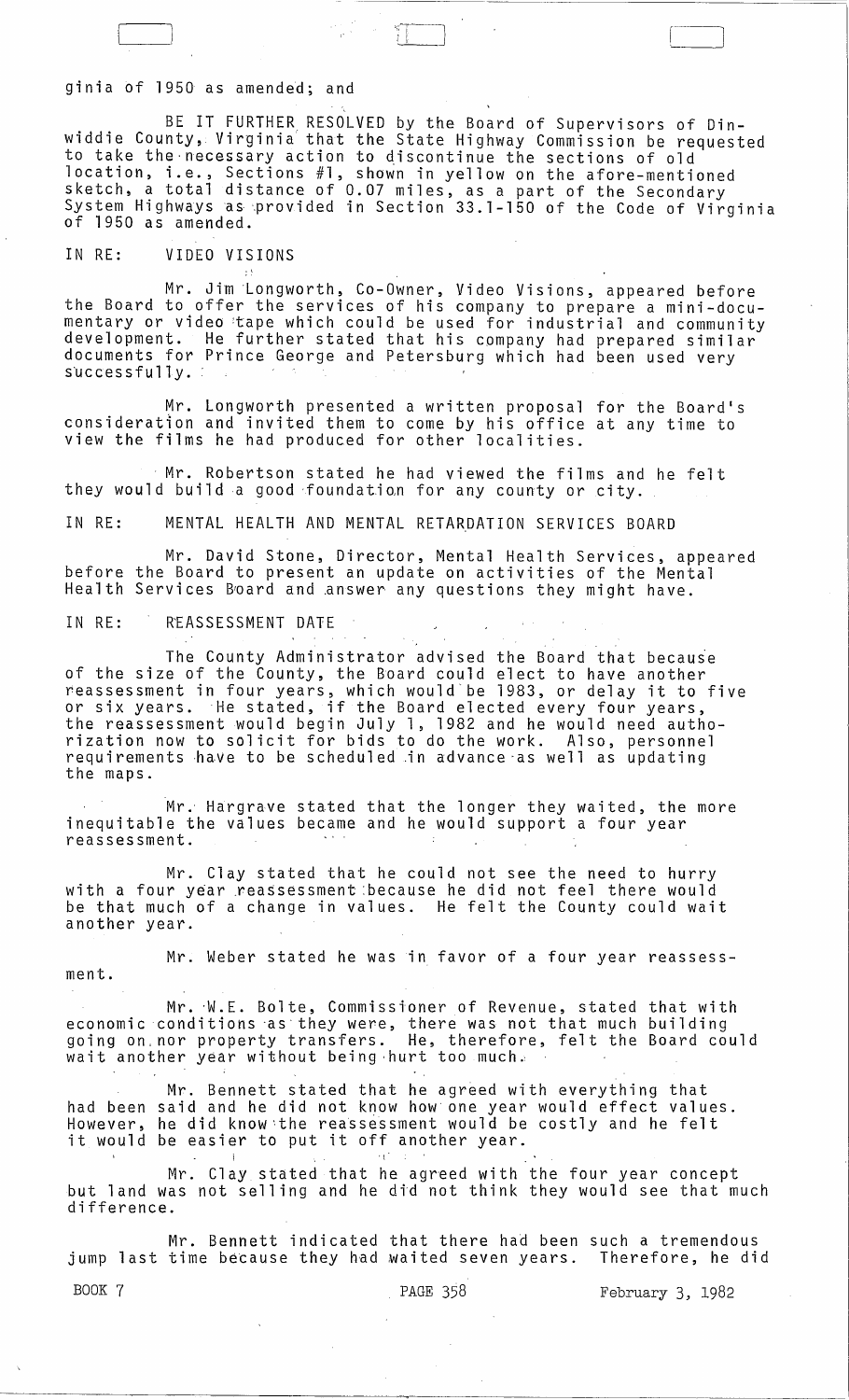not feel there would be such a tremendous jump waiting another year.

Mr. Robertson stated that he wanted to see the least impact on the citizens as possible and with the rate of inflation, even four years would show a big increase in values. Therefore, he wanted to lessen the impact and would support reassessment every four years.

Mr. Bennett moved that consideration of the reassessment be postponed. Mr. Clay seconded the motion. Mr. Bennett, Mr. Clay<mark>,</mark><br>Mr. Weber, Mr. Hargrave voted "aye", Mr. Robertson voted "nay".

IN RE: SHERIFF'S DEPARTMENT--APPROVAL OF FOUR NEW RADIOS

The Sheriff presented a request for four (4) radios, three for the three new cars and one replacement. As requested by the Board, the County Administrator advised them that General Electric held the state contract until April 30, 1982. However, he indicated that the radio they were offering was not considered to be "the state of the art." The County Administrator also presented a quote from one other firm to give a comparison figure.

Mr. Hargrave asked the Sheriff what his experience had been with the G.E. radios. The Sheriff stated it had been average.

Mr. Weber asked what the experience had been with Motorola. The Sheriff stated that the service from Lowe's had been better; however, all the brands were about the same.

Mr. Robertson stated that several deputies and various fire and rescue members had commented that reception with the present radios was very poor in various sections of the County. The Sheriff stated that the repairman had advised him that the console was bad and the parts had become obsolete. He was also unable to locate a manual to order the parts.

Mr. Bennett asked when were the new cars coming and the Sheriff stated in a few days. Mr. Bennett then asked how long it would take to get the radios and the County Administrator told him eight weeks.

Mr. Weber moved that four (4) radios be purchased from Motorola at a cost of \$1312 each. Mr. Hargrave seconded the motion.

Mr. Bennett stated that he did not want to delay action; however, he did not feel that they had enough information to make a decision.

Mr. Hargrave stated that the G.E. and possibly parts would soon be obsolete. standardize the radios they buy and build a repairman. radio is already outdated He felt the Board should relationship with one

Mr. Bennett stated he couldn't argue with that but the Board did not know that Motorola was the best.

Mr. Clay stated that if you go with one firm only,<br>they have no competition and no incentive to give a better price.

Mr. Hargrave felt the Board would get better service and work with Motorola.

Mr. Robertson stated he was cognizant of the purchase policy; however when dealing with the life and death of citizens, he felt the Motorola radio would be the most cost effective and had better service.

Mr. Weber, Mr. Hargrave, Mr. Robertson voted "aye", Mr. Bennett, Mr. Clay voted "nay".

Mr. Clay asked if the Board could take this action in light of the purchasing policy they had adopted since they had only two'bids.

Mr. Robertson stated that if the purchase policy was mandatory, several actions taken by the Board since the adoption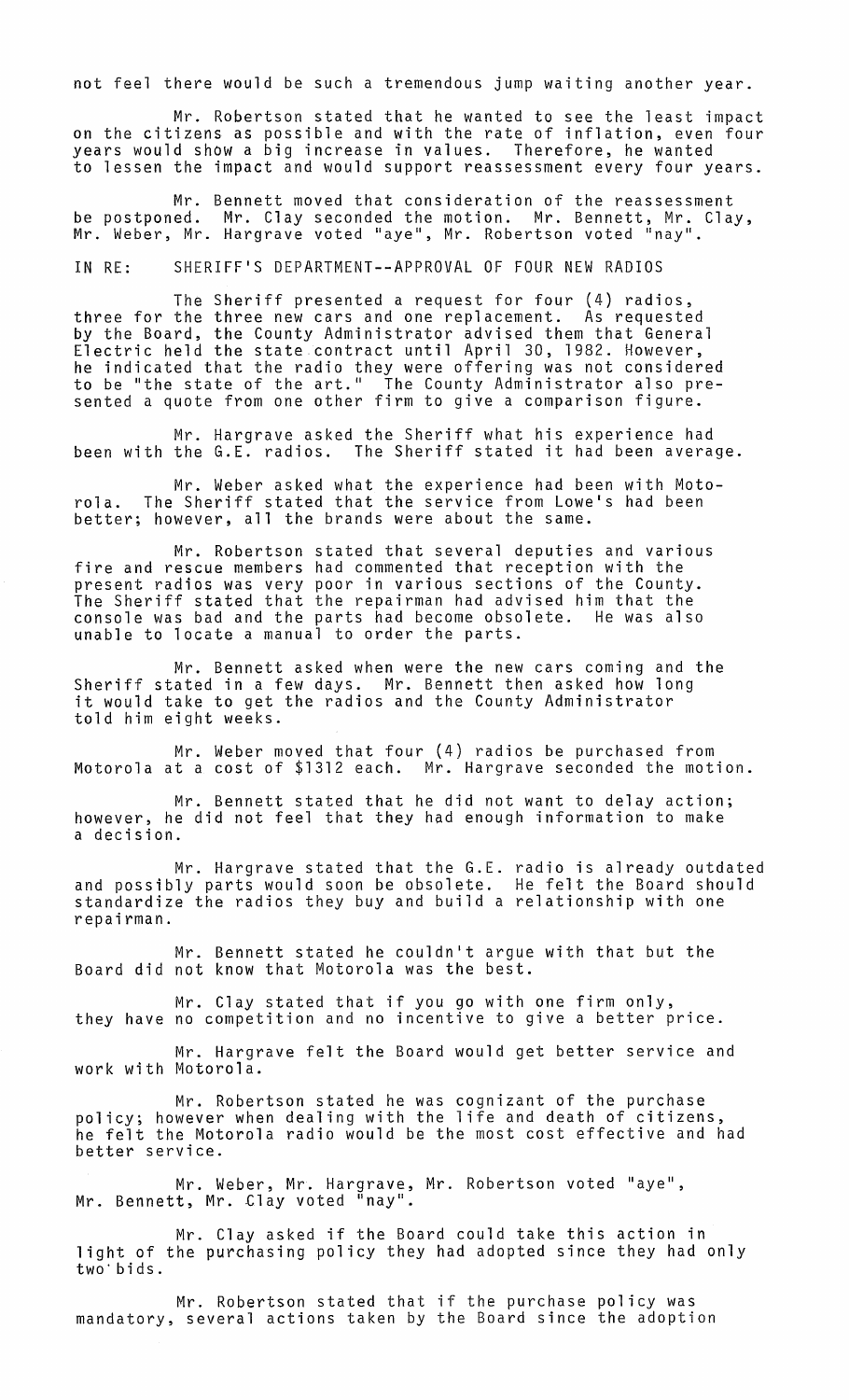#### would be in error.

Mr: Clay stated they did not know Motorola was the best. Mr. Robertson stated that he had information in front of him that referred to the G.E. radio being 10 years old, and he did not want that for the citizens.

أب مستوسسة المسامل  $\Box$ 

Mr. Clay stated that he had brought the subject up several months ago and he didn1t see why they couldn1t wait two more weeks when they were talking about \$2400.

#### IN RE: ADOPTION OF PERSONNEL POLICY

The County Administrator presented to the Board the personnel policies drafted two years ago for the County as a part of .a complete personnel system. He stated the policies had been reviewed and the changes they requested incorporated. These policies would apply only to the employees of the Board of Supervisors. He further indicated that the Board was not being asked to adopt the pay scale or grievance procedure.

Upon motion of Mr. Hargrave, seconded by Mr. Weber, Mr. Hargrave, Mr. Weber, Mr. Bennett, Mr. Clay, Mr. Robertson voting laye", the personnel policies were adopted as presented for the employees of the Board of Supervisors, exclusive of the pay scale and grievance procedure, effective January 1, 1982.

#### IN RE: TRASH COLLECTION BIDS

The County' Administrator advised the Board that he was gathering information to put together a bid package for trash gathering information to put together a bid package for trash<br>collection for the County. He asked if it was the Board's desire to proceed with bidding the trash collection.

Mr. Hargrave stated that he would like for the members to review the specifications to be sent out and be completely satisfied with what was being requested. The County Administrator assured the Board that they would see the complete package before assured the board that they would see the<br>it was sent <mark>out.</mark>

Upon motion of Mr. Hargrave, seconded by Mr. Weber, Mr. Hargrave, Mr. Weber, Mr. Bennett, Mr. Clay, Mr. Robertson voting<br>"aye", the County Administrator was authorized to proceed with aye, the county Administrator was authorized to proceed with for trash collection in the County.

IN RE: VIRGINIA DEPARTMENT OF HIGHWAYS & TRANSPORTATION

Mr. B.C; Medlock, Assistant Resident Engineer, appeared before the Board to answer any questions they might have.

He reported that to date, the Department had spent 99% of its budget for snow removal. He also stated that some of the roads were failing now but most were in pretty good shape.

Mr. Weber thanked the H~ghway Department for the work done during the bad weather.

#### IN RE: CABLETELEVISION--EXTENSION OF DEADLINE

The County Administrator stated that the deadline for receiving cabletelevision proposals was January 27, 1982 and the County did not receive any. He stated he did receive an indicatibn from a couple of companies that they did not have enough time to prepare a package. He, 'therefore, recommended that the Board consider re-advertising or extending the deadline.

Mr. Robertson felt he had two firm commitments if the deadline was extended at least 45 days. The County Attorney recommended they readvertise and contact those companies that had ommended only reduce or gaing only a sensulo chood computing only in a expressed an incerest that they were extending the deadline.<br>Elder further indicated that he felt it was a waste of time to advertise in the paper.

----\_.\_- ---------\_.\_---.

 $\frac{1}{\sqrt{1-\frac{1}{2}}}$ إلــــــــــــا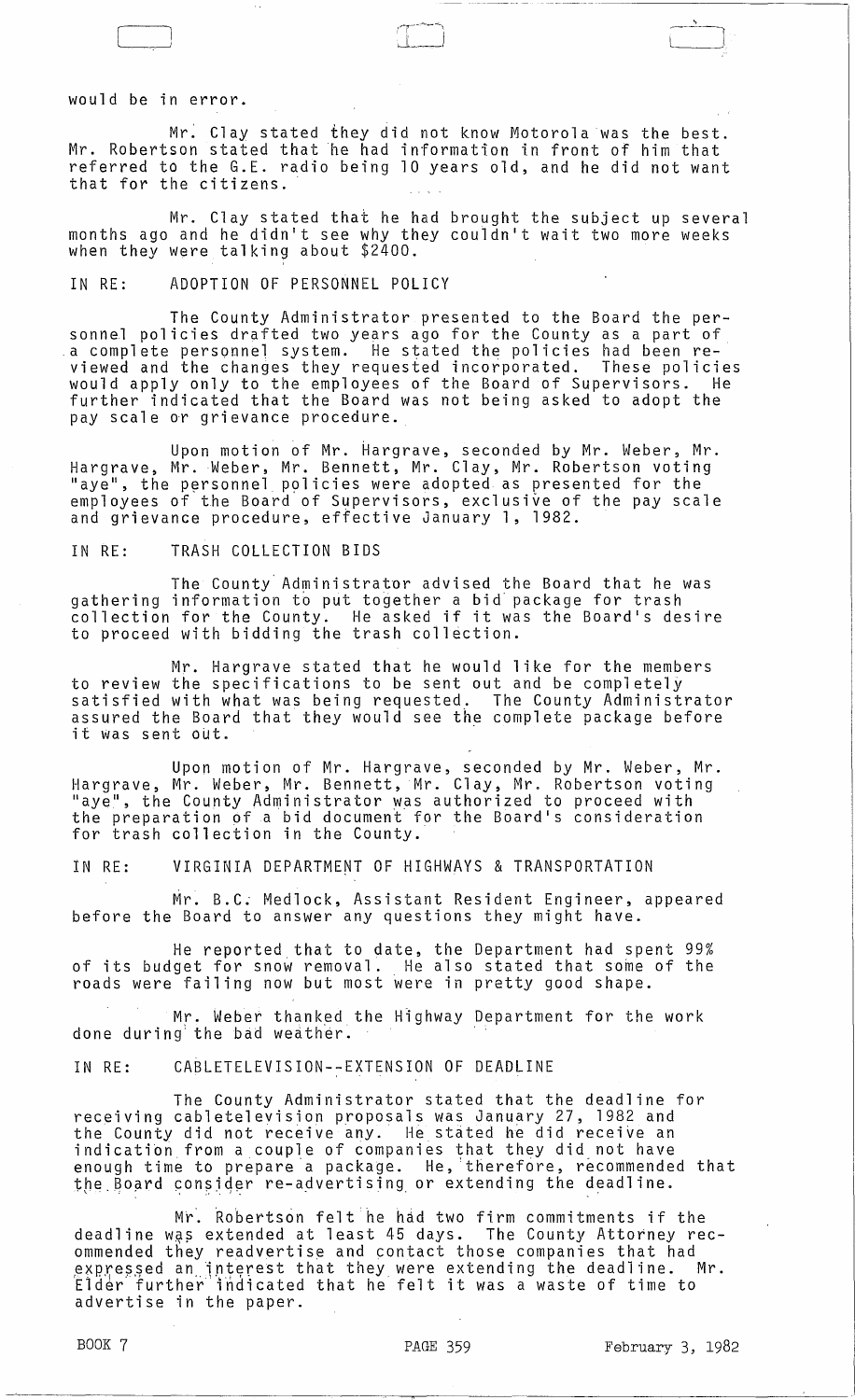Mr. Robertson stated one of the firms also had a problem with the 35 channel requirement. The County Attorney advised him that the ordinance required only that they have the capacity for 35 channels.

Mr. Weber stated that he felt the deadline should be extended but something was still needed in the paper.

The County Attorney stated that he had talked with people knowledgeable in the cabletelevision area and they felt there were firms allover the country that would find this area profitable. He, therefore, recommended an ad in the trade magazine.

Mr. Hargrave felt they should consider the magazine advertisement now.

Mr. Robertson indicated they were going to need more than 45 days if they used the magazine.

Mr. Weber moved that an ad be placed in the cabletelevision trade magazine extending the deadline to receive proposals to 60 days from the date of publication of the ad. Mr. Hargrave seconded the motion.

Mr. Clay suggested that the companies who had expressed an interest be contacted first to see what results they would get before advertising in the magazine.

Mr. Hargrave asked if there should be some negotiation offered to consider those firms who could not meet the specifications. He stated he was satisfied if the two representatives from the area to be served were satisifed with the advertising as suggested.

Mr. Robertson stated he was concerned that if they contacted only those who had expressed an interest, they might end up with only one bidder and pay a higher price.

Mr, Weber, Mr. Hargrave, Mr. Bennett, Mr. Clay, Mr. Robertson voted "aye".

IN RE: APPOINTMENT OF HISTORICAL DISPLAY COMMITTEE

The Chairman stated that there was a need to have a committee established to review items of historical value received by the County and make recommendations to the Board for their use and/or display.

Upon motion of Mr. Hargrave, seconded by Mr. Clay, Mr. Hargrave, Mr. Clay, Mr. Bennett, Mr. Weber, Mr. Robertson voting "aye",

BE IT RESOLVED by the Board of Supervisors of Dinwiddie County, Virginia that a historical display committee be established; and

BE IT FURTHER RESOLVED by the Board of Supervisors of Din widdie County, Virginia that Mr. W.E. Bolte, Mrs. Hattie Walker, and Mrs. Anne Scarborough be appointed to serve on this committee.

IN RE: AUTHORIZATION TO ADVERTISE REVENUE SHARING PUBLIC HEARING

Upon motion of Mr. Hargrave, seconded by Mr. Clay, Mr. Hargrave, Mr. Clay, Mr. Weber, Mr. Bennett, Mr. Robertson voting "aye", the County Administrator was authorized to advertise for a public hearing to be held March 3, 1982 at 2:00 P.M. to receive public input on the County·s revenue sharing funds for 1982-83.

#### IN RE: EXECUTIVE SESSION

 $\frac{1}{2}$ 

Uponmotion'of Mr. Clay, seconded by Mr. Weber, Mr. Clay, Mr. Weber,' Mr. Bennett, Mr. Hargrave, Mr. Robertson voting "aye", pursuant to Sec. 2.1-344(6) of the Virginia Freedom of Information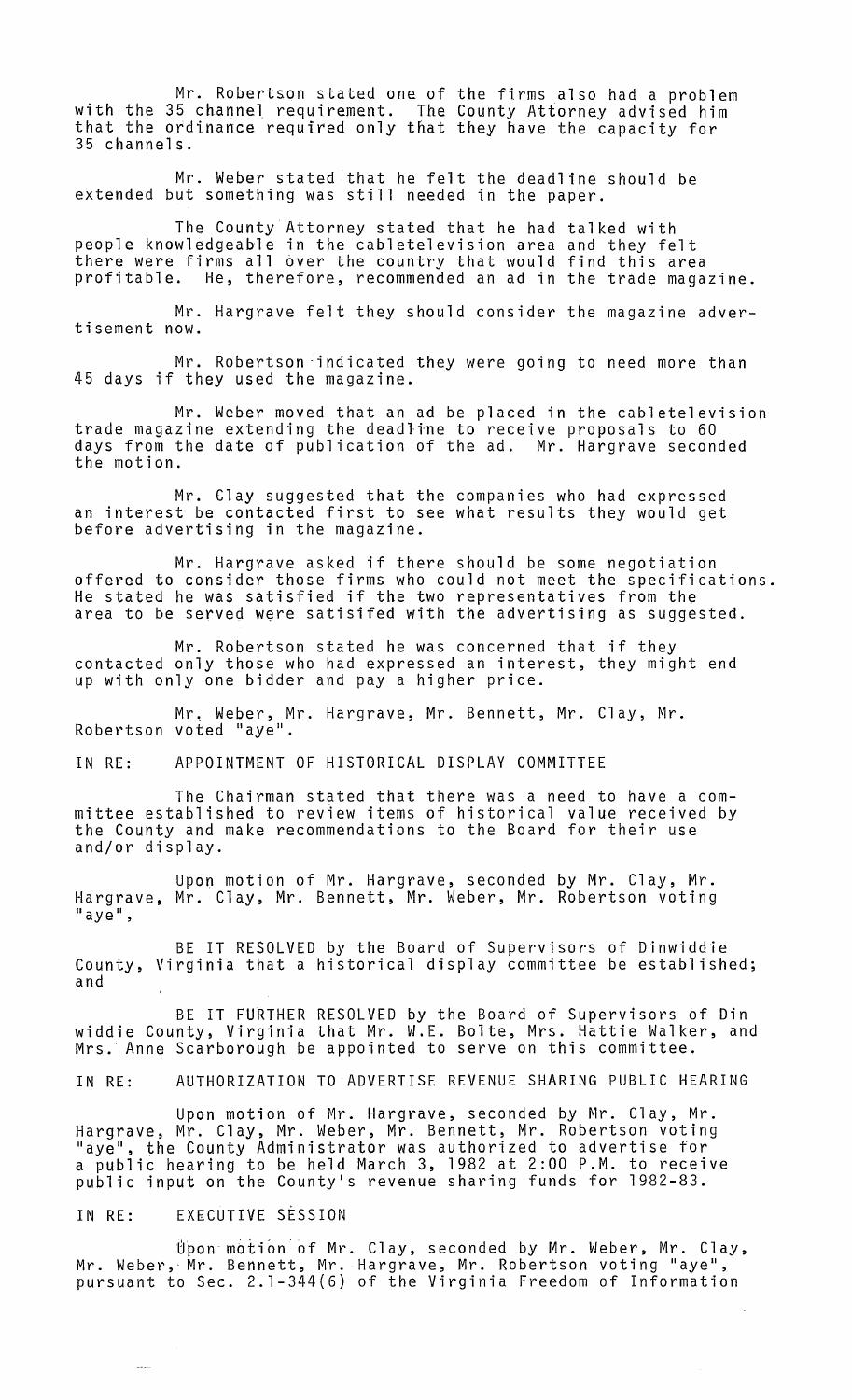Act, the Board moved into Executive Session at 3:45 P.M. to discuss legal matters. The meeting reconvened into Open Session at 4:21 P.M.

IN RE: REVIEW OF PURCHASING POLICY

Mr. Bennett asked that the purchasing policy be placed on the agenda at the next meeting for review.

IN RE: ADJOURNMENT

 $\epsilon_{\rm{max}}$ 

Upon motion of Mr. Hargrave, seconded by Mr. Bennett, Mr. Hargrave, Mr. Bennett, Mr. Weber, Mr. Clay, Mr. Robertson voting  $\mathcal{L}$  ay time me e ting  $\mathcal{L}$ 2 P.M.  $\mathcal{L}$   $\mathcal{L}$   $\mathcal{L}$ 

ATTEST:~\_~~ ------- .C. OTT

 $\sim 15\%$ 

BOOK 7 **PAGE 360** February 3, 1982

 $\frac{\partial \phi}{\partial \mathbf{z}_i}$ 

ROBERTSON, JR., CHATRMAN

 $\Gamma$